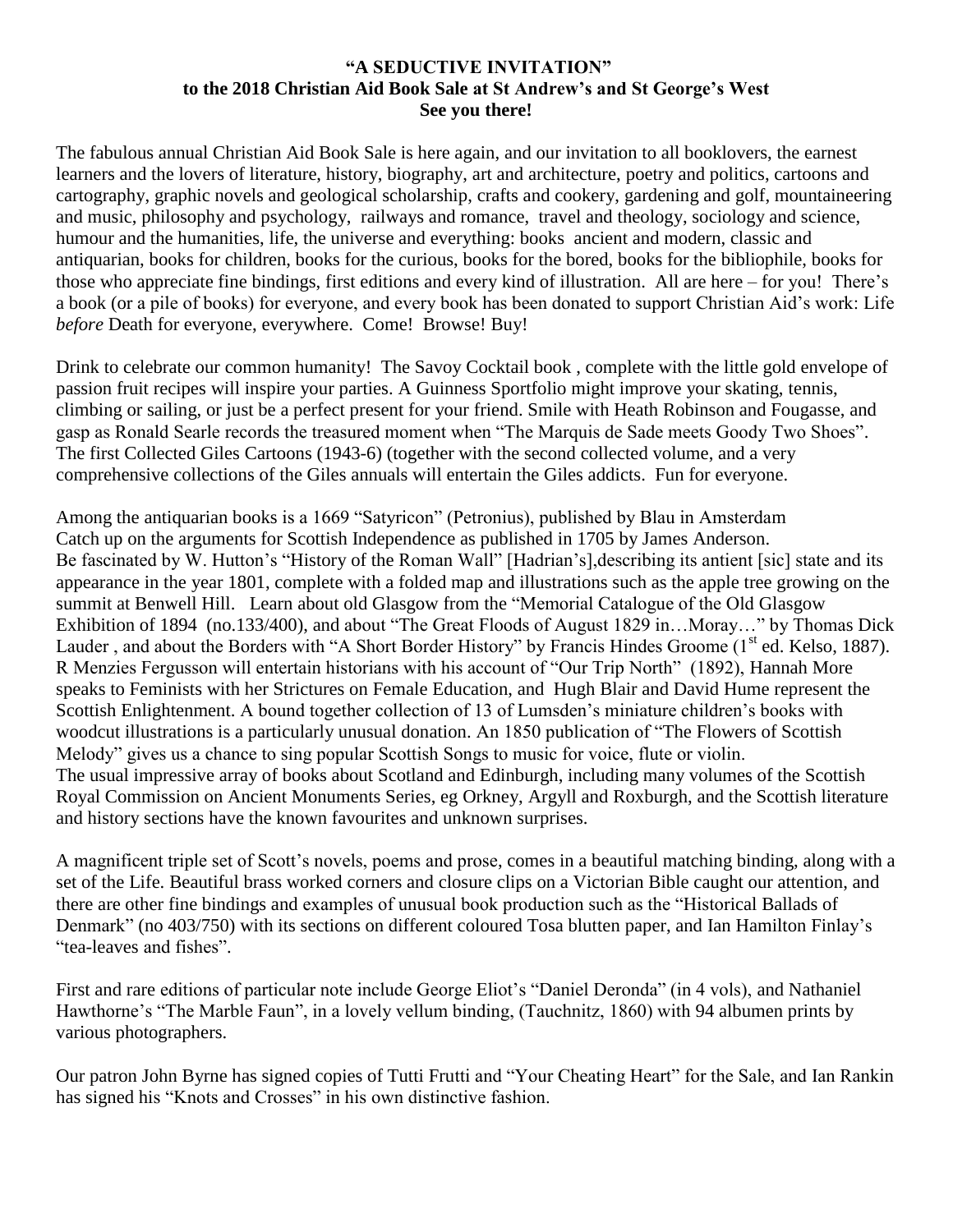The Modern Firsts section has tempting 'Firsts' from John le Carre, Umberto Eco's "The Name of the Rose", and Samuel Beckett's "all that fall", and a signed and numbered (943/1000) definitive edition of Alasdair Gray's "Lanark" .

In light literature we have an impressive Mary Stewart collection, many of which are signed presentation copies, including "The Crystal Cave" and " The Hollow Hills".

Classics of literature have always been published in fine editions with attractive illustrations, and offer an amazing bargain for personal, school or small libraries of really attractive sets of Robert Louis Stevenson, Scott, Dickens, Trollope etc. Many are here again this year, and we all welcomed the delightful "Mr Pickwick, Pages from the Pickwick Papers".

There is a whole box of Foulis Press volumes, and this includes two of their most valued products: Okakuro Kakuzo's "The Book of Tea, a Japanese Harmony of Art, Culture and the Simple Life" (1919), and "The Little Flowers of St Francis". Our vast array of Folio books include Dylan Thomas "Under Milk Wood" ( ill. Ceri Richards, intro. Douglas Cleverdon), RLStevenson's "The strange case of Dr Jekyll and Mr Hyde' ( ill. Mervyn Peake, intro. by John Hampden), and "Travels with a Donkey in the Cevennes",(ill. by Edward Ardizzone.)

Ardizzone is also the Illustrator of "Arcadian Ballads by James Reeves, and interesting and unusual illustrations by Arthur Wragg give added value to "These Thy Gods" by William Purcell. Superb engravings and attractive woodcuts grace so many of the books: come and find!

Alasdair Gray is famous for both his writing and his art, and in "Old Negatives" (no.239/500 signed copy) we admire both. George Mackay Brown teamed up with wood engraver Llewellyn Thomas for "In the Margins of a Shakespeare", and our copy (no 96/220) is signed by both.

The poetry section is strong this year, and also includes Aongheas Macneacail's "Seeking Wild Salmon", Sorley Maclean et al: "Four Points of a Saltire" and William Soutar's Collected Poems.

Other sections of the Sale also have attractive and interesting items, e.g the striking botanical books include the 4 vols of "Illustrations to The Flora of the British Isles", Clapham, Tutin & Warburg (1<sup>st</sup> ed. 1957 -1965), drawn by Sybil J Roles and a fine signed copy of H J Noltie's "The Cleghorn Collection" of South Indian Botanical Drawings 1845 -1860. "Remarkable Insects" buzz around with Thorburn's Birds, and R H Allen's "Star-Names and their Meanings" (1899) is of general, historical and scientific interest. WWI items include a VG set of Ally Sloper's maps, a First Aid Manual, and the Scottish Highland Light Infantry's "Battalion Ballads" (1916). Allchin's "History of Highland Locomotives" (1947,  $1^{\text{st}}$  ed) will be snapped up by the railway enthusiasts; so will "The Railway and Sporting Guide to the Highlands, with Shooting and Fishing Supplement." Carlier's "L'Homme, La Route, Le Rail …." (which includes a rare etching of the Milngavie monorail) will appeal to many with its wide range of travel possibilities. Pedestrians will go for Thomas Wright's "The Romance of the Shoe", a fascinating history of shoemaking and fashions from the Romans to the early  $20<sup>th</sup>$  century.

Reminisce about your grandmother's childhood with Mother Goose and Kate Greenaway (1<sup>st</sup> edition, lattice binding and inverted G on the cover title), or 'Alice in Wonderland' with the Tenniel illustrations. Add a French childhood with the rare Perrault's "Tales of Passed Times" (1922). Find the first edition of "Peter and Wendy" the novel written before Peter became Peter Pan. Delight in the amazing collection of Pop-up books, though some have gruesome action strips. See the beautifully illustrated Outhwaite's "Fairyland", and be sure of meeting Harry Potter and the Gruffalo, and all your favourite children's authors. *Marion Ralls and Lisa Rogers*

The 2018 Christian Aid Booksale opens at 10am on Saturday 12 May at St Andrew's and St George's West, 13 George Street, Edinburgh EH2 2PA [www.stagw.org.uk](http://www.stagw.org.uk/)

St Andrew's and St George's West Church of Scotland Edinburgh is a registered charity, number SC008990